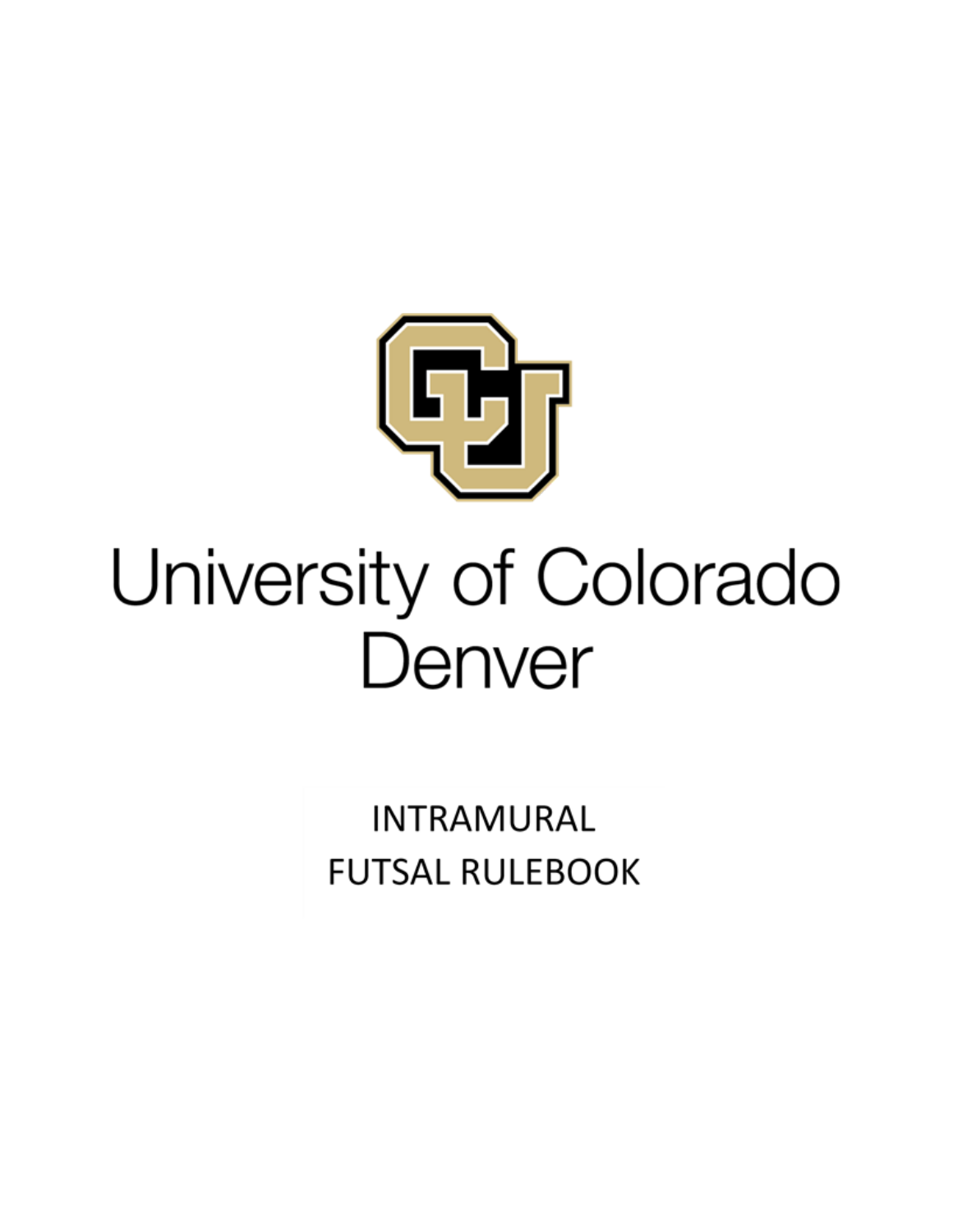#### I. Playing Court and Ball

- A. All games will be played on the MAC Court (Court 3) in the Student Wellness Center.
- B. The dimensions on the court are one basketball court.
- C. Some markings may be assumed to exist, and some may be obscured during the course of the game.
- D. Decisions shall be rendered to the best of the official's ability to interpret the position of the original markings.
- E. The penalty area is an area in which the goalkeeper cannot be charged if s/he is jumping or running for the ball and where s/he can use their hands.
- F. The ball shall be a "fluff" or an indoor soccer ball. Only those balls provided by the Intramural Sports Program staff shall be used. Regular outdoor soccer balls shall not be used.

#### II. Players and Eligibility

- A. The game shall be played by two teams, each consisting of no more than FIVE (5) players, including the goalkeeper.
- B. The minimum number of players required to start a game is THREE (3), including the goalkeeper.
	- 1. CO-ED MODIFICATION: Co-ed teams must have at least one (1) male, one (1) female, and a goalkeeper to start and continue a game.
- C. There shall be one designated captain per team. The captains shall be the only team members who may approach an official on matters pertaining to the rules.
- D. Players are NOT allowed to represent more than one team. A player is only allowed to play on ONE (1) single-gender team and ONE (1) co-ed team.
- E. No more than TWO (2) Club Sports athletes from soccer, or a "like" sport, may play on a single team.

#### III. Check-In

- A. All players must present their (1) Lynx Card or (2) CU Denver Wellness Center membership card, along with a photo ID, to the Intramural Sports Supervisor before the game. NO EXCEPTIONS.
- B. Any player posing as another team member on the roster will be subject to potential forfeiture of the game and disciplinary action from the Competitive Sports Coordinator.
- C. The game clock will start at game time. If for any reason a team is not present or ready to play, they will be penalized. For every two minutes a team is late, a goal will be awarded to the opposing team. After ten minutes, the game will be called and a forfeit score of 5-0 will be recorded with a sportsmanship rating of 1.0.

#### IV. Players and Equipment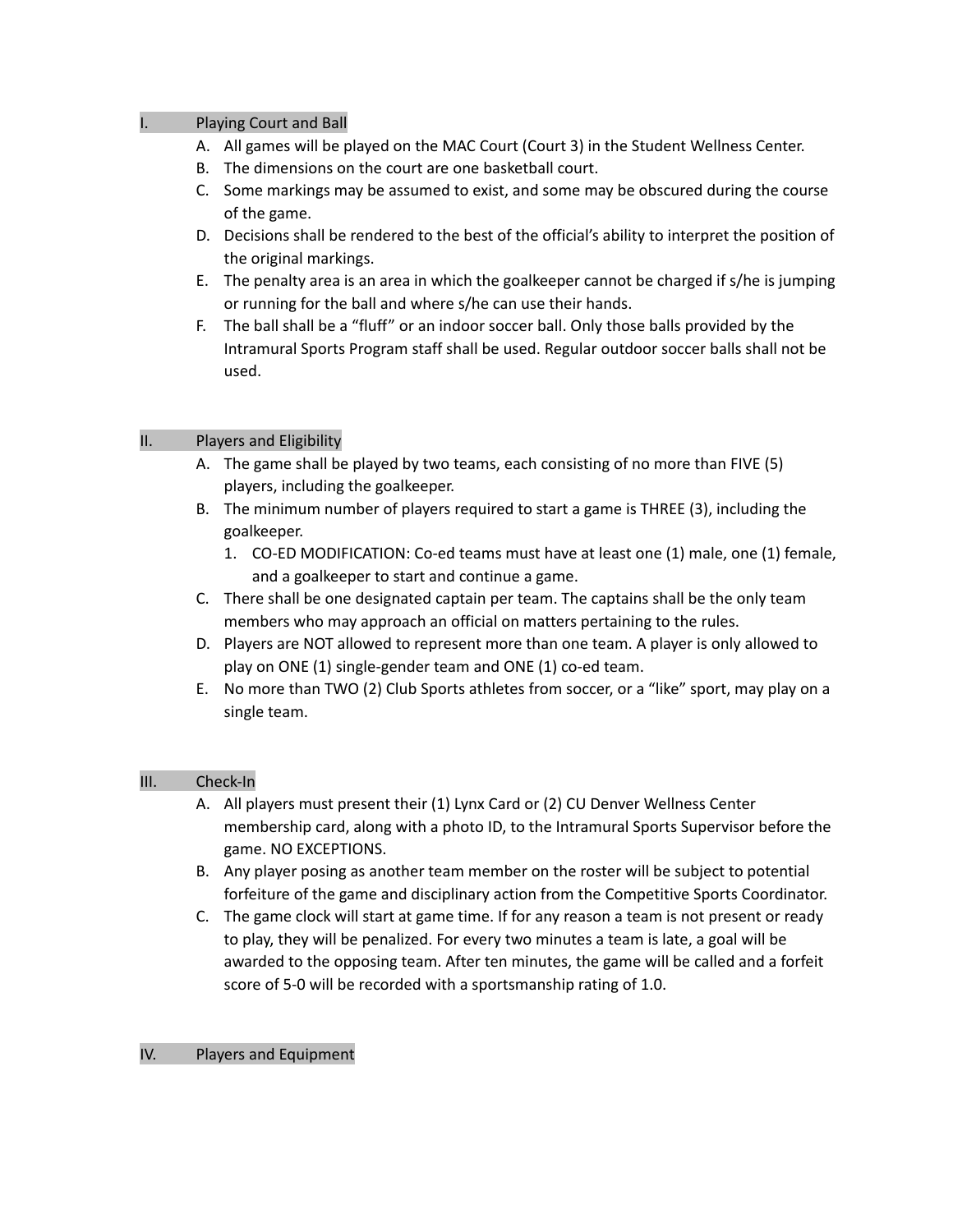- A. No jewelry will be allowed during the game! This includes, but is not limited to: earrings, rings, necklaces, bracelets, rubber bands, recreational fitness watches or monitors and metal barrettes.
- B. If a player elects to keep their jewelry on, it must be completely covered, prior to game time, with a bandage or athletic tape. This applies to piercings and other non-removable pieces. The Wellness Center WILL NOT provide bandages or tape to cover up jewelry. Any covered jewelry must be flesh with skin and cannot protrude out.
- C. Medic alert jewelry must be taped down before game time.
- D. Final calls on jewelry will be made by Intramural Sports Staff.
- E. No hats, bandanas, or headbands with an exposed knot.
- F. No hooded sweatshirts.
- G. Jeans and cut-offs are not allowed.
- H. All participants must wear shoes. Shoes must be athletic, non-marking, closed-toed shoes. Cleats and boots are NOT permitted for play on our indoor courts. Five-finger shoes are not considered athletic shoes.
- I. Players will be provided with futsal pinnies to be worn during the game. Home team will wear the white pinnies.
- J. All players must have sleeves on their shirt in order to wear the pinnies. If a team elects to not wear the pinnies provided, the team must be wearing same-colored shirts that distinguish them from the opposing team. These shirts will also have to be numbered and no two players may have the same number.
- K. Goalkeepers must wear a different colored jersey/shirt to distinguish them from other players and referees.
- L. It is **highly recommended** that players wear shin guards, but it is not a requirement. If a player chooses to wear shin guards, they must be completely covered by the player's socks.

#### V. Pre-Game

A. The referees will call the captain of each team in for a meeting before the game starts. The meeting will go over some rules and policies as a reminder for teams and answer any questions the captain or team may have. The referee will then use a coin toss or paper, scissors, rock to determine who will kick off and who will defend what side.

#### VI. The Game (General Rules)

- A. Game time is start time.
- B. A 10 minute forfeit time is allowed before a forfeit is declared.
- C. The game shall consist of two (2) twenty (20) minute halves with a continuous running clock, no additional time.
- D. The clock shall be stopped at the referee's call only when a serious injury exists or it is deemed necessary by the judgment of the referee.
- E. Halftime shall be a maximum of three (3) minutes.
- F. Time and score will be kept on the MAC court scoreboard by the Intramural Scorekeeper.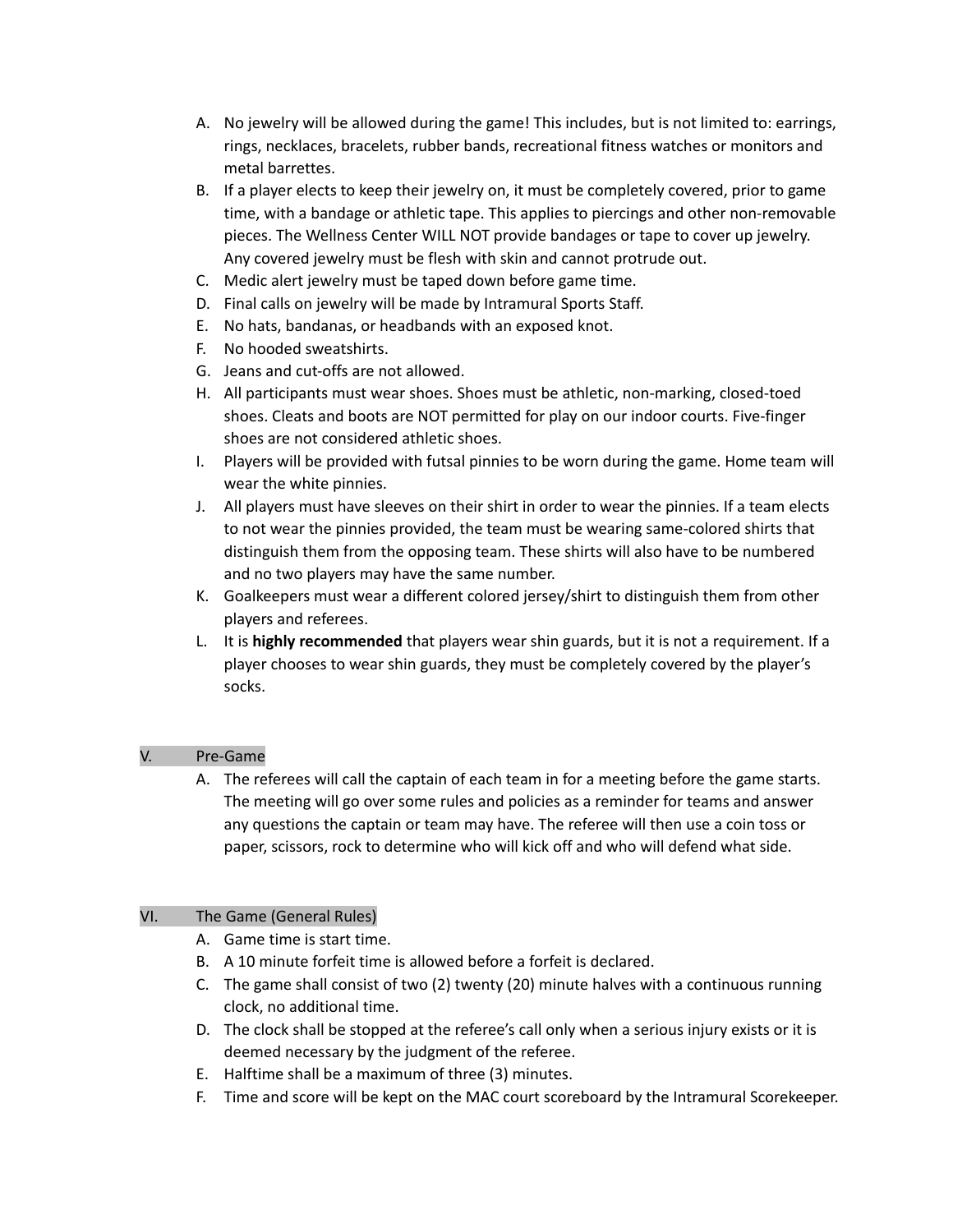- G. There shall be no overtime during regular season play.
- H. There will be no timeouts during any point of the game.
- I. There is no offside penalty in futsal.
- J. Absolutely NO SLIDE TACKLING ALLOWED in futsal.

# VII. Mercy Rule

A. Games will be called when a team is leading by 10 goals at halftime or at any point in the second half

# VIII. Starting the Game

- A. A coin toss (or paper, scissors, rock) will be used to determine which team will start with the ball at midfield.
- B. At the start of the second half, teams will switch sides of the field and play will start with a kickoff of the opposite team.
- C. At the official's signal, the game shall be started by a player taking a place kick in any direction. At this time, every player shall be in their half of the field and every player of the opposing team shall remain not less than three (3) yards from the ball until it is kicked off.
- D. A goal cannot be scored directly from a kickoff.
- E. The kicker may not play the ball again on the kickoff until it has been touched or played by another player.
- F. After a goal is scored, the ball shall be taken to the center of the field and kicked off under the same conditions as when the game started.
- G. When restarting the game after temporary suspension of play, except on a free kick, the referee shall drop the ball at the place the play was stopped. The ball shall be deemed in play when it touches the ground. A violation of this procedure will result in a second ball drop.

#### IX. Ball In/Ball Out of Play

- A. The ball is out of play when:
	- 1. It has completely crossed the goal line, end line, or sideline either in the air or on the ground.
	- 2. The ball hits an object above the playing court.
	- 3. The referee stops the game.
- B. The ball is put back into play after it has crossed the goal line with a goal kick or corner kick (see sections on Goal Kicks and Corner Kicks.)
- C. The ball is put back into play after it has crossed the sideline with a kick in (see section on Kick-Ins.)
- D. In the case of temporary suspension of play due to an injury or any cause, and one team is clearly in possession of the ball, the game shall be restarted by an indirect free kick by the team in possession at the point where the ball was when play was suspended.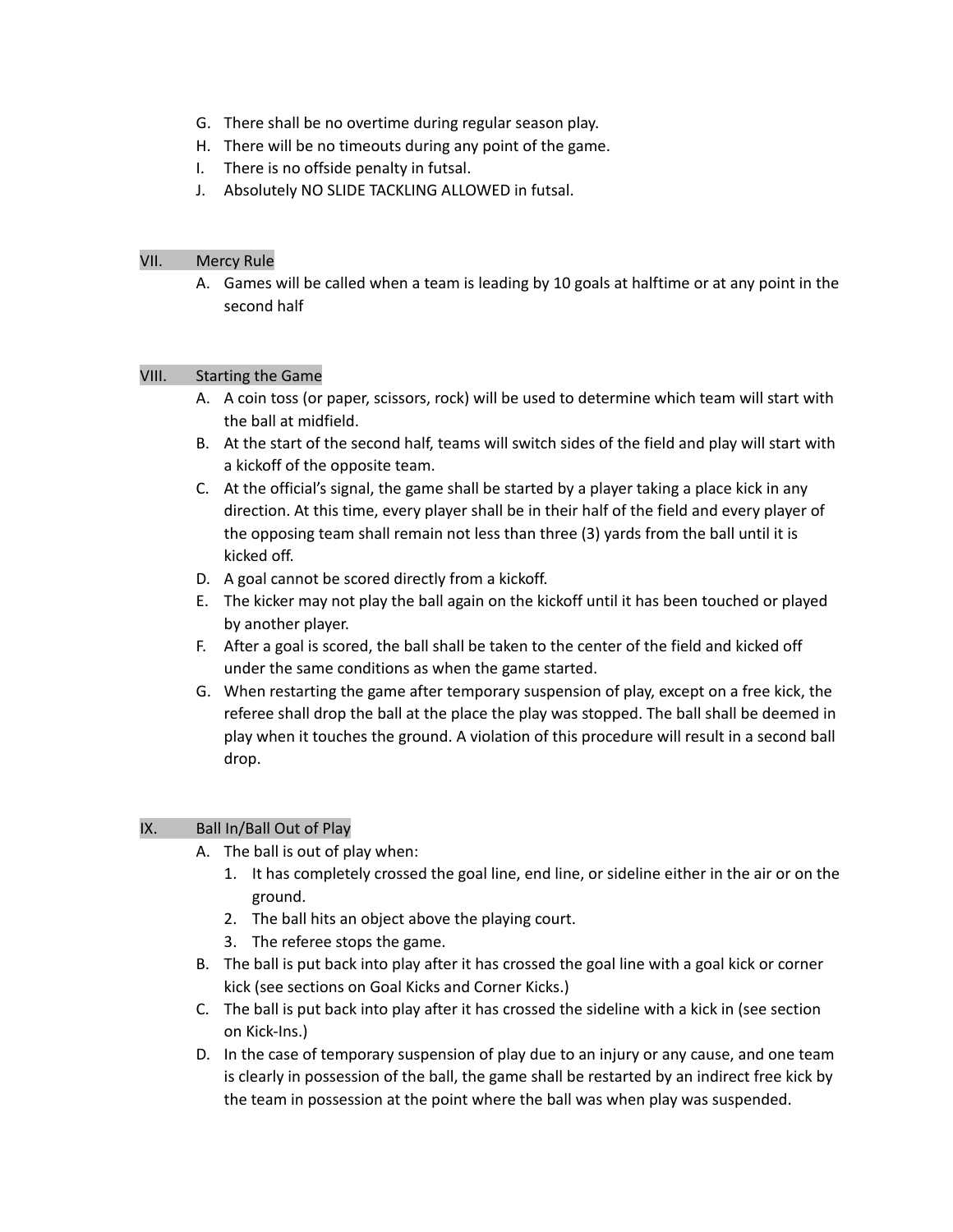# X. Substitutions

- A. In order for a player to substitute, their name must be on the roster.
- B. There may be unlimited substitutions.
- C. Time does not stop for substitutions. This includes goalkeeper substitutions.
- D. Player leaving the field must cross the touchline before a new player enters.
- E. Early/illegal substitutions result in a yellow card for the substitute player.
- F. Substitutes must take place in marked area.
- G. Substitutions can be made during the substituting team's corner kick, any team's goal kick, half time, and in the event of an injury.
- H. A player must leave the game when s/he is bleeding.
- I. One of the players may change positions with the goalkeeper at a dead ball during a match provided that the official is given notice.

# XI. Goalkeeper Play

- A. Goalkeepers must wear a different colored pinnie or shirt.
- B. They may receive a kick-in directly.
- C. They are allowed to kick the ball over mid-field.
- D. They are not allowed to punt or drop-kick the ball.
- E. The goalkeeper may not possess the ball for more than 4 seconds in own half.
- F. They are allowed to throw the ball over mid-field
	- 1. Ball thrown in opposing goal will result in goal clearance for opposing team.
- G. They may only touch/receive the ball once per possession.

#### XII. Scorekeeping

- A. A goal is scored when the entire ball has legally entered the goal. A legal goal occurs when a ball crosses the goal line, entering the goal between the goalposts and under the crossbar.
- B. Any player (except the goalkeeper) who deliberately stops the ball from entering the legal goal area with his hands or arms will be ejected from the game.

#### XIII. Tie Game Procedure

- A. During a regular season game, a tied game will end in a tie.
- B. During a playoff game, all ties must be broken.
	- 1. If the score is tied after regulation time expires, a five-minute sudden death overtime period will be played.
	- 2. If the score is tied after overtime expires, both teams will be given the opportunity to kick five (5) direct kicks in an attempt to break the tie (see section on Free Kicks.) The procedure will be as follows:
		- a. The official will flip a coin to decide which team shall kick first.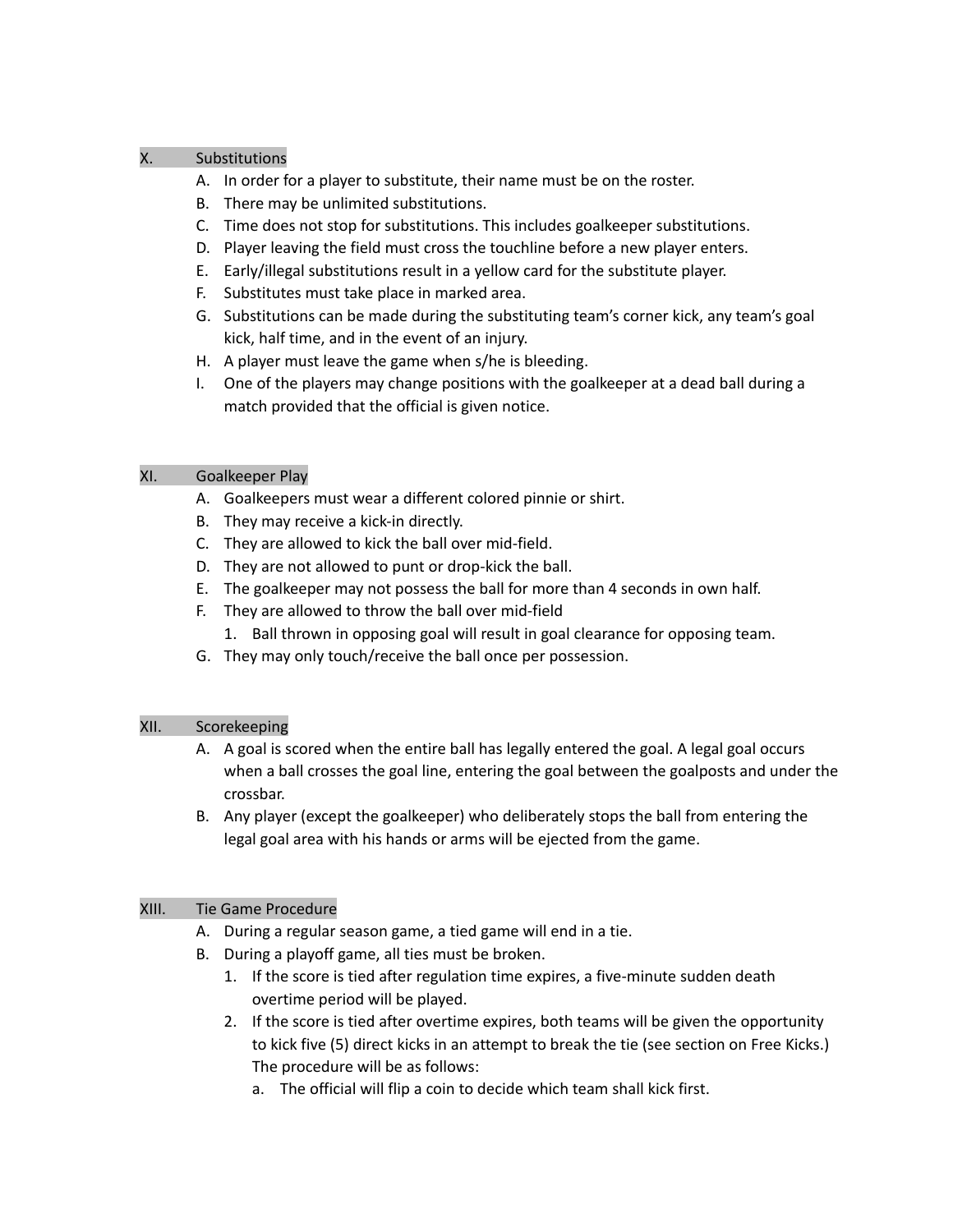- b. Each team will designate five (5) players to attempt to score a goal. The only players eligible to participate are those on the field when overtime expired.
- c. The goalkeeper in position when overtime expired will be the goalkeeper during the shootout.
- d. Kicking order shall alternate between teams.
- e. If the score is tied after each team has made five (5) attempts, teams will alternate kicking until one final goal is scored.

# XIV. Offsides

A. There is no offside penalty in indoor soccer.

# XV. Fouls

- A. A player who intentionally commits any of the following thirteen (13) offenses will be penalized:
	- 1. Kicks or attempts to kick an opponent
	- 2. Trips an opponent (i.e. throwing or attempting to throw him by use of the legs or by stopping in front or behind him)
	- 3. Jumps at an opponent
	- 4. Charges an opponent in a violent or dangerous manner
	- 5. Charges an opponent from behind unless the latter are obstructing
	- 6. Strikes or attempts to strike an opponent
	- 7. Holds an opponent with his hand or any part of his arm
	- 8. Pushes an opponent with his hand or any part of his arm
	- 9. Handles the ball (i.e. carries, strikes, or propels the ball with his hand or arm); this does not apply to the goalkeeper within his own penalty area
	- 10. Playing in a manner considered by the referee to be dangerous (i.e. high kicking when an opponent is within playing distance)
	- 11. Shoulder charging if the ball is not within playing distance of either player
	- 12. Intentionally obstructing an opponent (i.e. running between the opponent and the ball or interposing the body so as to form an obstacle to an opponent when not playing the ball)
	- 13. Executing a slide tackle
- B. Anyone who commits one of these thirteen (13) offenses will be penalized in the following manner:
	- 1. Direct free kick to be taken by the opposing side from the place where the offense occurred
	- 2. Defensive player within the penalty area—penalty kick within the box
- C. Yellow and red cards will be used with the same rules as outdoor soccer (foul language, baiting officials, inciting opposing players, etc.) One yellow card will require the offending player to sit out for two minutes with the allowance of a substitute. One red card will result in disqualification of the player with no replacement of that player. Two yellow cards equals a red card and the player receiving two yellow cards will be removed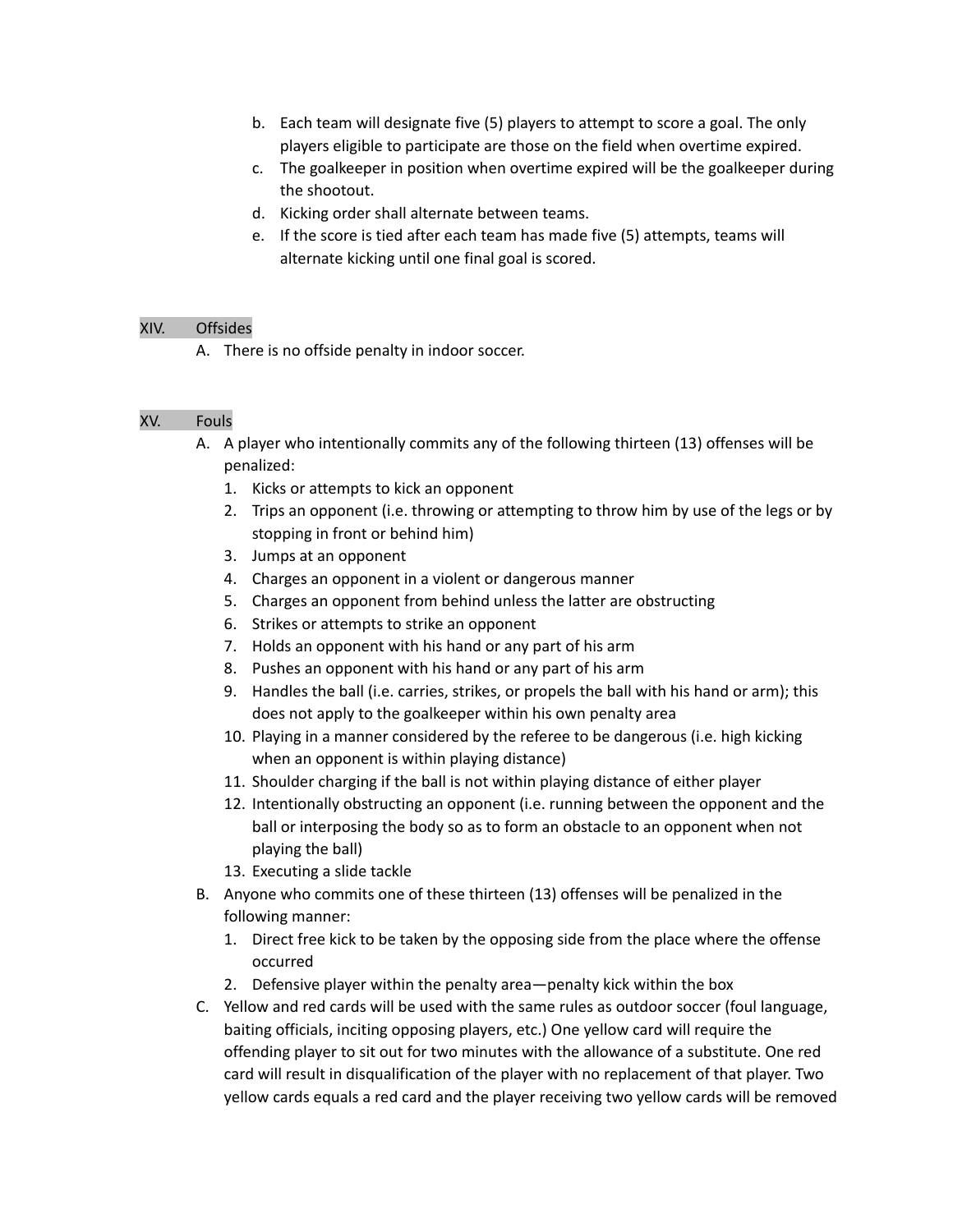from play with no substitute. Players ejected from a game will not be allowed to play in the next game. Ejected players must also meet with the Assistant Director of Competitive Sports before eligibility can be reinstated.

#### XVI. Free Kick

A. Free kicks shall be classified as "direct" (a goal may be scored directly against the offending side) or "indirect" (a goal cannot be scored unless the ball has been played or touched by a player other than the kicker before passing through the goal.) All free kicks in futsal will be considered a "direct" free kick unless the game has stopped for an injury or any significant stoppage of play. All free kicks may be kicked in any direction from the point where the infraction occurred.

# XVII. Penalty Kick

- A. Any infringement of rules which ordinarily requires the awarding of a direct free kick shall be punished by a penalty kick if a defending player within the penalty area commits the foul. The foul must be deliberate and/or unavoidable.
- B. A penalty kick can be awarded irrespective of the position of the ball. If it is in play at the time, a deliberate offense by the defending team within the penalty area will still be called and the opposing team will be awarded a penalty kick.
- C. A penalty kick shall be taken only from the penalty spot. All players, except the kicker and the opposing goalkeeper, shall be outside the penalty area and at least ten yards from the penalty spot.
- D. The goalkeeper must stand on his/her own goal line, but my move side to side. No forward movement is allowed prior to the ball being kicked.

#### XVIII. Advantage

- A. Advantage will be put into play when a foul occurs, but the team with the ball still has an advantage and is in good scoring position.
- B. The referee will signal and yell "Play on!"
- C. The foul is counted once the play is stopped naturally.
- XIX. Goal Kick
	- A. A goal kick is awarded if the attacking team kicks the ball over the end line. It shall be kicked beyond the penalty area from a spot within their penalty area.

#### XX. Corner Kick

A. A corner kick is awarded if the defending team kicks the ball or it deflects off any player and crosses the end line. A member of the attacking team shall take the kick from the nearest corner.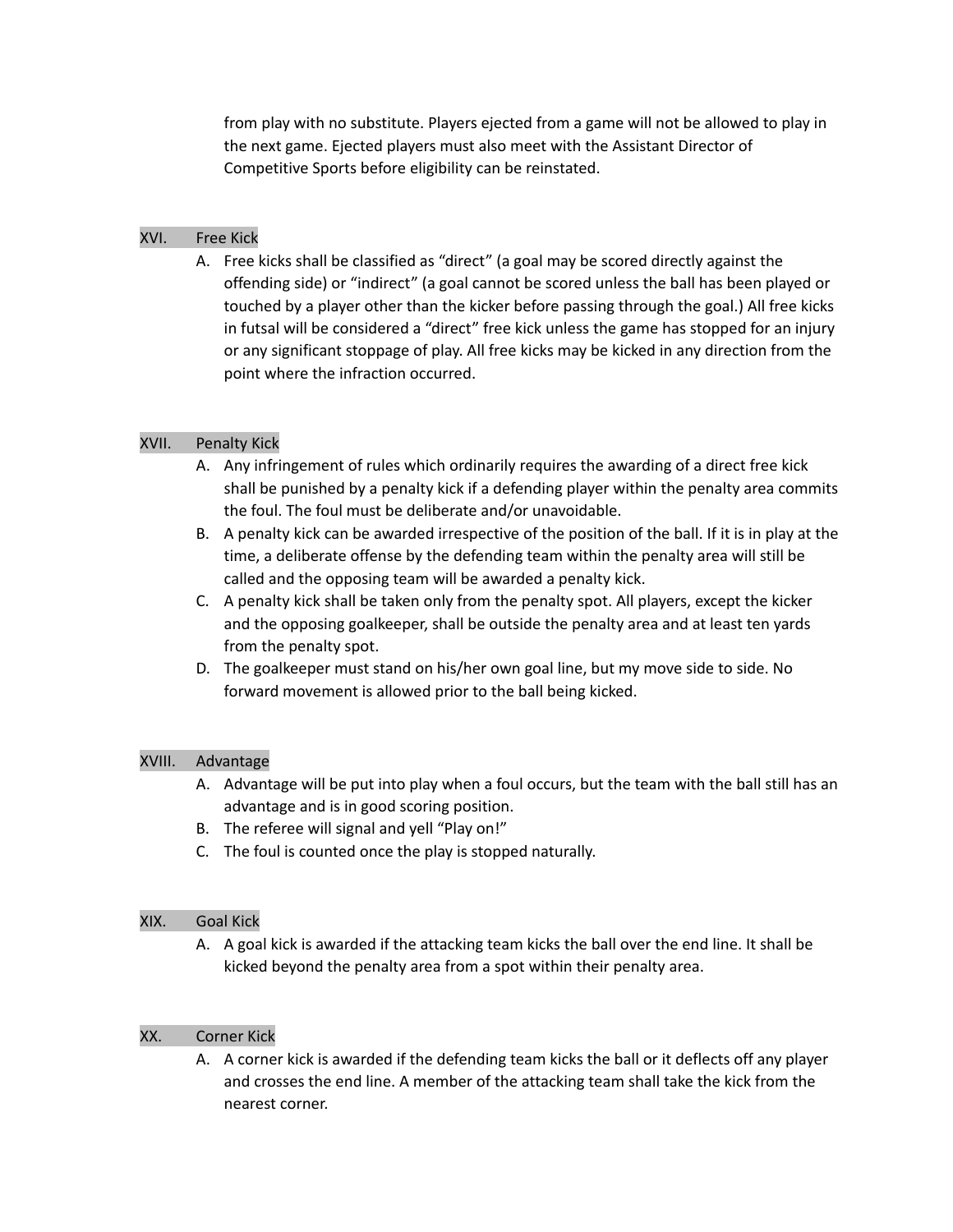- 1. Players of the team opposing the corner kick shall not be within three (3) yards of the ball until it is kicked.
- 2. The kicker is not allowed to play the ball a second time until another player touches it.
- 3. A goal may be scored directly from a corner kick.

# XXI. Kick-In

- A. Kick in is awarded when the ball passes completely over a touch line, either on the ground or in the air. The ball shall be kicked from the point where it crossed the line by a player of the team opposite to that of the player who touched it last.
	- 1. The ball may be kicked in any direction.
	- 2. The kicker, at the moment of delivering the ball, must face the field and part of one foot must be on the touch line or on the ground outside of the touch line.
	- 3. The kicker may not play the ball a second time until another player touches it.

# XXII. Sportsmanship

- A. No player or substitute shall act in a manner that is seen as poor sportsmanship by an official.
- B. Teams are given a sportsmanship rating at the end of their match.
- C. The sportsmanship rating scale ranges from 1-5, 5 being the best score you can receive.
- D. Sportsmanship rating will be determined by referees and staff.
- E. A team must have a season average of 3.0 or greater to be eligible for playoffs.
- F. Sportsmanship rating will serve as the first tie breaker for regular season standings and playoff seeding.
- G. During playoffs, a rating below a 3.0 results in elimination from the remainder of playoffs.
- H. Unsporting acts will result in a lower sportsmanship rating
	- 1. Repeatedly questioning calls of referees
	- 2. Receiving conduct yellow or red cards
- I. Obtaining a yellow card automatically drops your rating to a 3.0.
- J. Obtaining a red card (or two yellow cards) automatically drops your rating to a 2.0.
- K. The penalty for unsportsmanlike conduct shall be a direct free kick and a potential yellow/red card.
- L. A team is responsible for the actions of all members and spectators directly related to the team before, during, and after the game. Any individual that is involved in any type of physical altercation or flagrant unsportsmanlike conduct may be automatically suspended, along with the entire team.

#### XXIII. General Rules

A. The Intramural Sports staff reserves the right to stop any game whenever such stoppage is in the best interest of all players, their safety, and the mission of the program. The